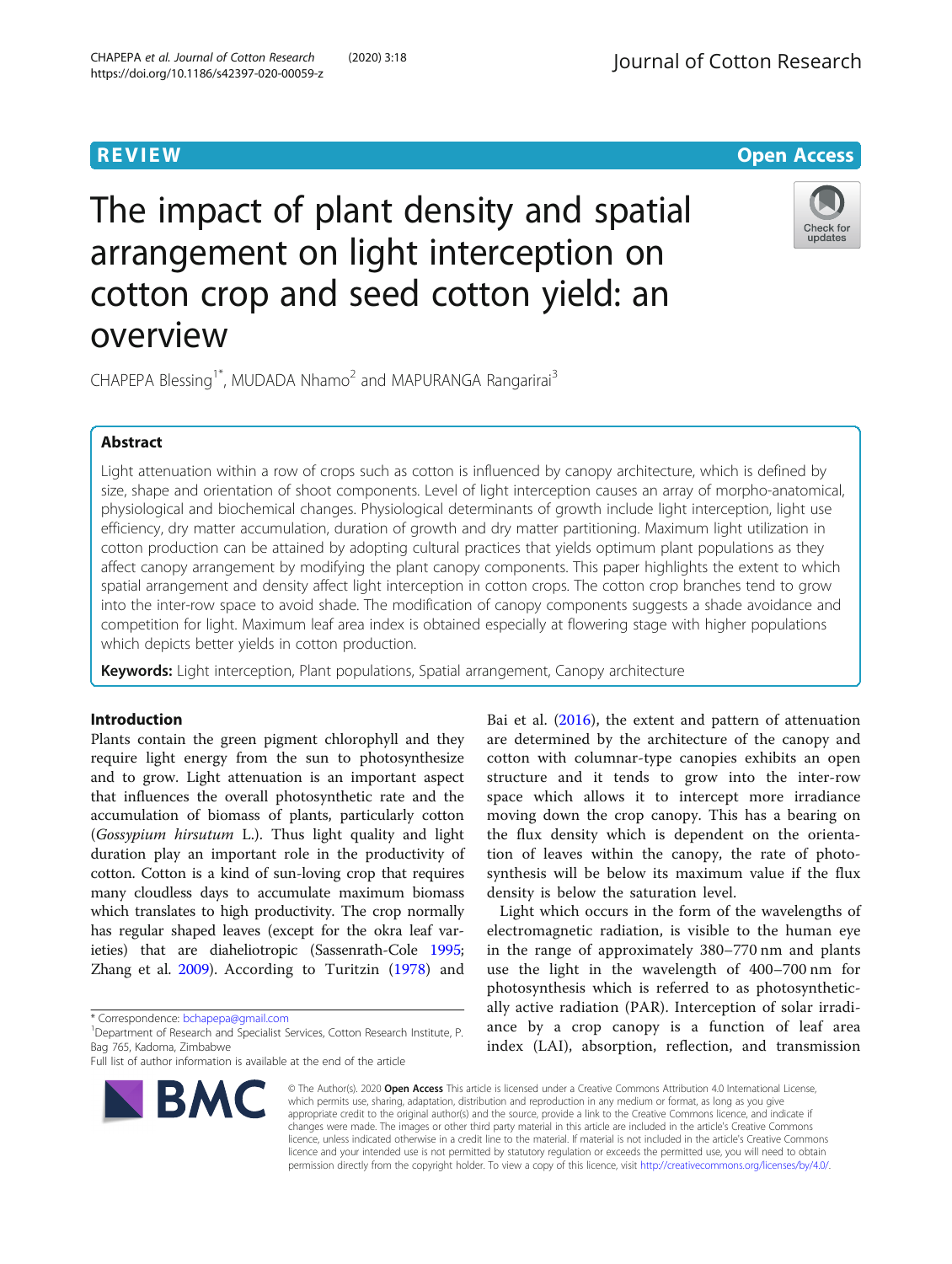spectra of the component leaves and arrangement of leaves in the crop canopy (Campillo et al. [2012\)](#page-4-0). Absorption of the light is one of the major determinants of crop yields apart from other factors like nutrient use efficiency, water use efficiency and crop duration. The deterioration of light environment in the lower part of the canopy due to heavy upper canopy foliage and small leaf area of the subtending leaves, has been associated with low source-to-sink interaction of assimilates which limits yield of lower bolls (Kerby et al. [1993](#page-5-0); Niinemets [2007,](#page-5-0) [2016](#page-5-0)). Levels of PAR in high density plant populations of cotton have been shown to be low in lower parts of the canopy due to decreasing ratio of red: farred light provides energy for photosynthesis whilst lower population densities also resulted in lower light interception as most of the light was lost to the ground and thus resulted in lower productivity (Guinn 1974, as cited by Constable [1994\)](#page-4-0). According to Gwiranenzara et al. ([2014](#page-5-0)), a spacing of  $0.7 \text{ m} \times 0.2 \text{ m}$  gave a higher seed cotton yield compared with wider spacing of 1  $m \times 0.3$  m suggesting full light utilization due to better light interception.

The leaf orientation substantially affects penetration of light into the plant canopies. Horizontal leaves will cause a decrease in irradiance whilst vertical leaves allow deeper penetration of light into the canopy, thus determining the net canopy photosynthesis. Song et al. ([2013](#page-5-0)) suggested that the exponential extinction of light down the canopy below a given leaf area index is a function of the transmission coefficient of the leaf taking into account the light reflected down into the canopy by leaf surfaces, their absorptive, transmittance and reflectivity capabilities. With an ideal leaf arrangement, twice as much leaf area is required to intercept all incident light with a leaf angle of 60 degrees than if the leaf with angle of zero degree. In general terms, if leaf area index is constant, then the canopy interception will decrease as the leaf angle increases. Plant spaces affect the spectral distribution of the transmitted irradiance. For instance, in maize (Kasperbauer and Karlen [1994\)](#page-5-0), the proportion of photons in PAR is less, and the photons of near infrared are more in closely spaced plants than in widely spaced plants. According to Dauzat et al. [\(2008\)](#page-4-0), cotton showed a marked plasticity under various densities which affects light quality moving down the canopy.

Following evidence shows that photosynthesis is the major limiting factor in yield of cotton. Even when the plants are grown under maximum growing conditions, considerable efforts have been done on ways to improve the efficiency of the canopy for light interception and gaseous exchange (Guinn et al. 1976, as cited by Constable [1994;](#page-4-0) Morales et al. [2020\)](#page-5-0). The management and genetic strategies of altering plant architecture and plant densities of cotton to improve light penetration into the

canopy which may increase crop yields were suggested. These are cultural practices that yield optimum plant populations which affect canopy arrangement by modifying the plant canopy components so as to ensure maximum light attenuation into the plant canopy. Selection of varieties with a good geometry and leaf structure is important, because it determines the behaviour of the cotton plants in different spatial arrangements as influenced by plant spacing adopted by the farmers.

#### Canopy architecture and light interception

The spatial distribution of photosynthetic organs within a plant is referred to the canopy architecture and it varies greatly from species to species (Barthélémy and Caraglio [2007\)](#page-4-0). This has a significant bearing on the ability of light to enter the canopy and influence on the rate of photosynthesis (Song et al. [2013](#page-5-0)). According to Lieffers et al. [\(1999\)](#page-5-0), the availability of light within a plant canopy differs from about 20 to 50 fold from top to bottom within a closed canopy. This is due to a number of different factors like leaf orientation, shape, spatial arrangement, sun elevation, and changes in spectral distribution of the photosynthetic photon flux density (PPFD) within the plant canopy (Nobel et al. [1993](#page-5-0); Murchie and Reynolds [2013\)](#page-5-0). In a crop like cotton, there are two major types of canopies, the open canopy and closed canopy (Reta-Sánchez and Fowlerb [2002\)](#page-5-0). These canopies are directly linked to the leaf shape and structure; the mutant deeply divided okra shaped leaf allows for an open structure and a weakly divided or normal leaf type provides a closed structure for the plants. These two different canopies affect the interception of light differently and influence the overall yield. The use of okra-leaf or sub-okra-leaf allowed competitive or higher yields compared with normal leaf types to be ob-tained (Meredith [1984](#page-5-0); Wells et al. [1986\)](#page-5-0). According to Gonias et al. ([2011](#page-4-0)), values of radiation use efficiency were estimated at 1.897 and 2.636  $g \cdot MJ^{-1}$  of intercepted photosynthetically active radiation for the normal- and okra-leaf types, respectively. This clearly indicated the importance of canopies that allow solar radiation penetration. Development of lower cotton bolls depends primarily on adjacent leaves (Kerby et al. [1980](#page-5-0)) and openness of the leaves, which permit light penetration to lower leaves. The okra-shaped leaf varieties allow more interception of light by the lower leaves (Zhu et al. [2008](#page-5-0)). The early closure of rows and excessive vegetative growth above developing fruiting branches usually cause less penetration of sunlight into the canopy and, consequently, cause an increase in the abscission of fruiting forms and a decrease in fibre quality (Kerby and Ruppenicker [1992;](#page-5-0) Kerby et al. [1993](#page-5-0)), presumably due to the lack of assimilates being synthesized by the shaded leaves. There was a 40% less foliage at maturity than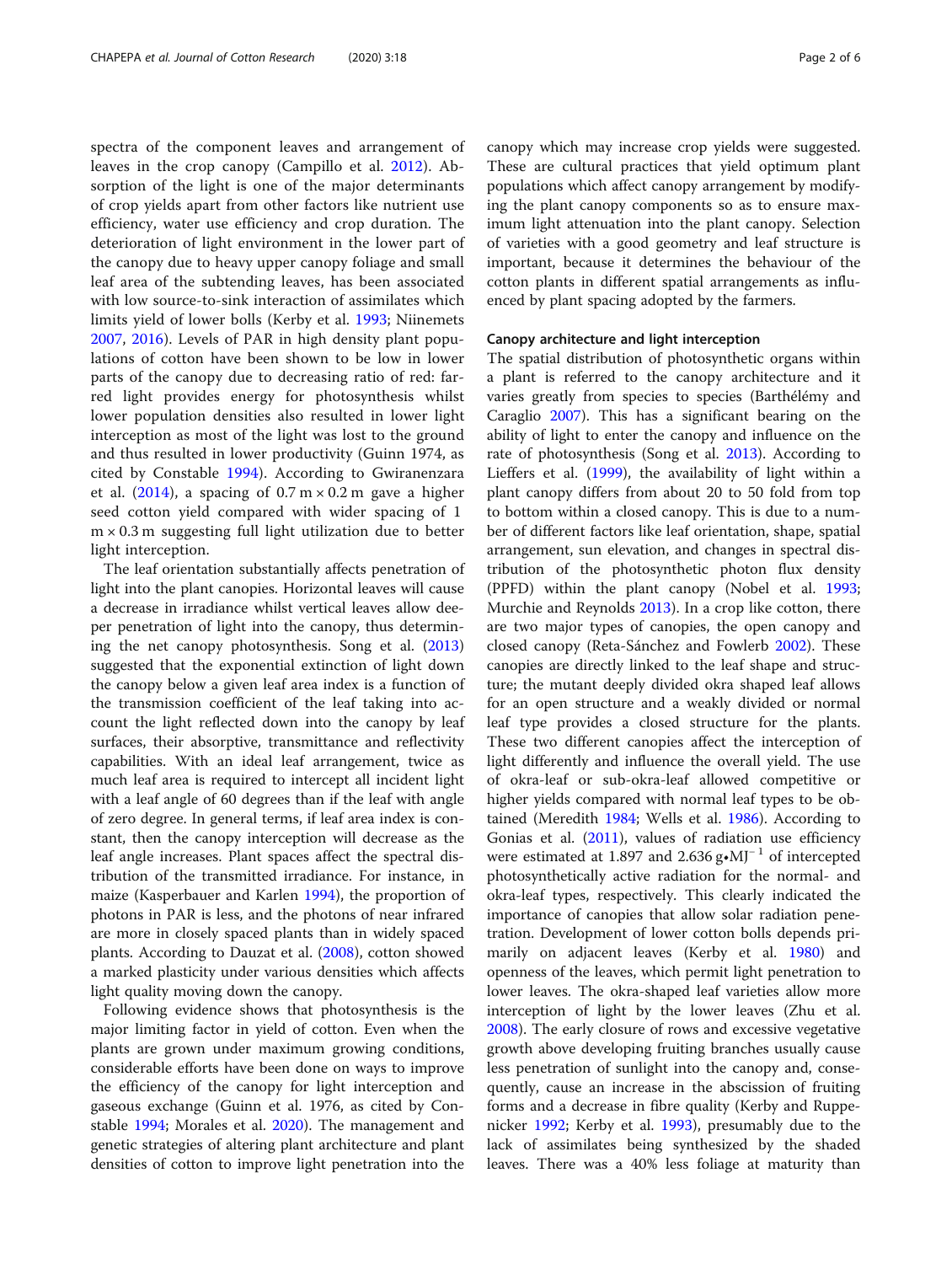normal leaf cotton types which permitted 70% more light into the canopy of cotton (Andries et al. 1969, as cited by Thaxton and El-Zik [1994\)](#page-5-0).

A canopy with more erect leaves (erectophile) will require a 60% greater LAI to absorb the same amount of PPFD (Valladares and Niinemets [2007](#page-5-0)). An erectophile canopy will absorb less PPFD than planophile canopy (i.e., a canopy with horizontal leaves) when the LAI is relatively low. However, differences in PPFD absorption between the two kinds of canopies reduce at high LAI (Struik et al. [2001\)](#page-5-0). A canopy with more erect leaves will distribute the absorbed PPFD across a larger sunlit leaf area, resulting in a lower absorbed PPFD per unit sunlit leaf area. Canopy photosynthesis will be greater in erectophile than in planophile canopies when PPFD absorption is similar for the two kinds of canopies, because photosynthetic efficiency (i.e., photosynthesis per unit absorbed PPFD) is greater at low than at high PPFD (Falster and Westoby [2003](#page-4-0); Du et al. [2017](#page-4-0)). Studies that were done on cotton in Zimbabwe have not dwelt much in the effect of canopy structure on light interception. A number of cases where canopy and light were discussed, only gave theoretical assumptions on the interaction between the canopy structure and light interception (Cotton Research Institute Annual Report [2011,](#page-4-0) unpublished).

#### Plant densities and light interception

Plant population density alters leaf azimuthal distribution. It also influences plant sizes. Appropriate plant density is an important crop management practice that can optimise canopy light distribution and increase canopy photosynthetic capacity in cotton (Yao et al. [2016](#page-5-0)). In studies done in 1975–76 and 2006–07 (Cotton Research Institute Annual Report [1976,](#page-4-0) [2007](#page-4-0), unpublished), on the effect of different cotton spacings on yields and components of seed cotton, it was found that there was a general trend that densely populated cotton crop have more yield than sparsely populated plants. In general, highly populated plants have a tendency of closing the ground faster than sparsely populated plants and thus optimum leaf area index is normally reached faster in the densely populated crops as compared with sparsely populated crops. As the plant develops, assimilates supply increases asymptomatically as leaf areas increase (Hearn [1994;](#page-5-0) Xie et al. [2018](#page-5-0)). Increasing the population of cotton crops generally increased the LAI until such a population when any further increase in population and LAI had no effect on improving yield.

Planting pattern impacts on the equilibrium constant (Kc) values for crops grown at plant densities that do not reach the maximum ground leaf area index. Under these conditions, a more even plant distribution pattern will be useful for maximizing light attenuation during critical stages of fruit development (Maddoni et al. [2001](#page-5-0)). Plant densities and other cultural practices aimed at improving light interception (population, row spacing) affect plant canopy architecture by modifying shoot components like leaf size, orientation and insertion in the stock and senescence of older lower leaves. In 1975– 76 season, a trial conducted at Cotton Research Institute, Zimbabwe, on canopy modification indicated that removal of main stem leaf did not lead to an improved yield as was theorized that open plant structure would assist in the development of bolls positioned in the lower canopy. Gono ([1995](#page-4-0)) found out that the yield of sorghum depending on season in Esigodini, Ntabazinduna and Gutu increased with the increase of plant population. In Australia, increasing plant densities increased LAI (Fischer and Wilson, as cited by Gono [1995\)](#page-4-0). Plant density highly influenced light extinction coefficients (K) for main stem leaves when measured at their natural angle of display, when growth and light receipt by main stem cotton leaves in relation to plant density in the field were studied (Constable and Title [1986](#page-4-0)). For plant densities of 2, 8 and  $24 \text{ m}^{-2}$ , *K* values were  $3.56 \pm 0.26$ ,  $1.76 \pm 0.08$  and  $1.15 \pm 0.10$ , respectively (Constable and Title [1986](#page-4-0)). These effects were attributed to the more "clumpy" nature of plants at lower densities. When measured at ground level with a linear sensor held horizontally under a medium plant density crop,  $K$  value was  $0.87 \pm 0.03$  (Constable and Title [1986](#page-4-0)).

Plant densities effectiveness depends on the increase of LAI to the optimum LAI and increase in aboveground dry matter with any further increase resulting in no major impact on yield of cotton (Su et al. [2015](#page-5-0)). Increasing leaf area is coupled with increased light interception for most crop canopies thus efficiently using radiation energy, and closely packed canopy generally has lower numbers of light specks compared with open canopies, especially on the cotton varieties with shallowly divided leaves.

#### Spatial arrangements and light interception

In a study done at Cotton Research Institute in Zimbabwe, close spacing was found to give rise to a quicker formation of a closed canopy, a larger number of fruiting points per acre, fewer and less well developed monopodia (vegetative braches) and quicker maturity. Higher rate of development of a closed canopy suggested an increased rate of LAI and hence an increased rate of photosynthesis (Cotton Research Institute Annual Report 2007, unpublished). High LAI had been recorded in narrow rows than wider rows (Lunagaria and Shekh [2006](#page-5-0)) where investigation was undertaken to study the effect of row orientation and row spacing on radiation interception, LAI and light extinction coefficient of wheat crop (*Triticum aestivum L*.) in arid conditions. Increasing populations of crop willincrease LAI, providing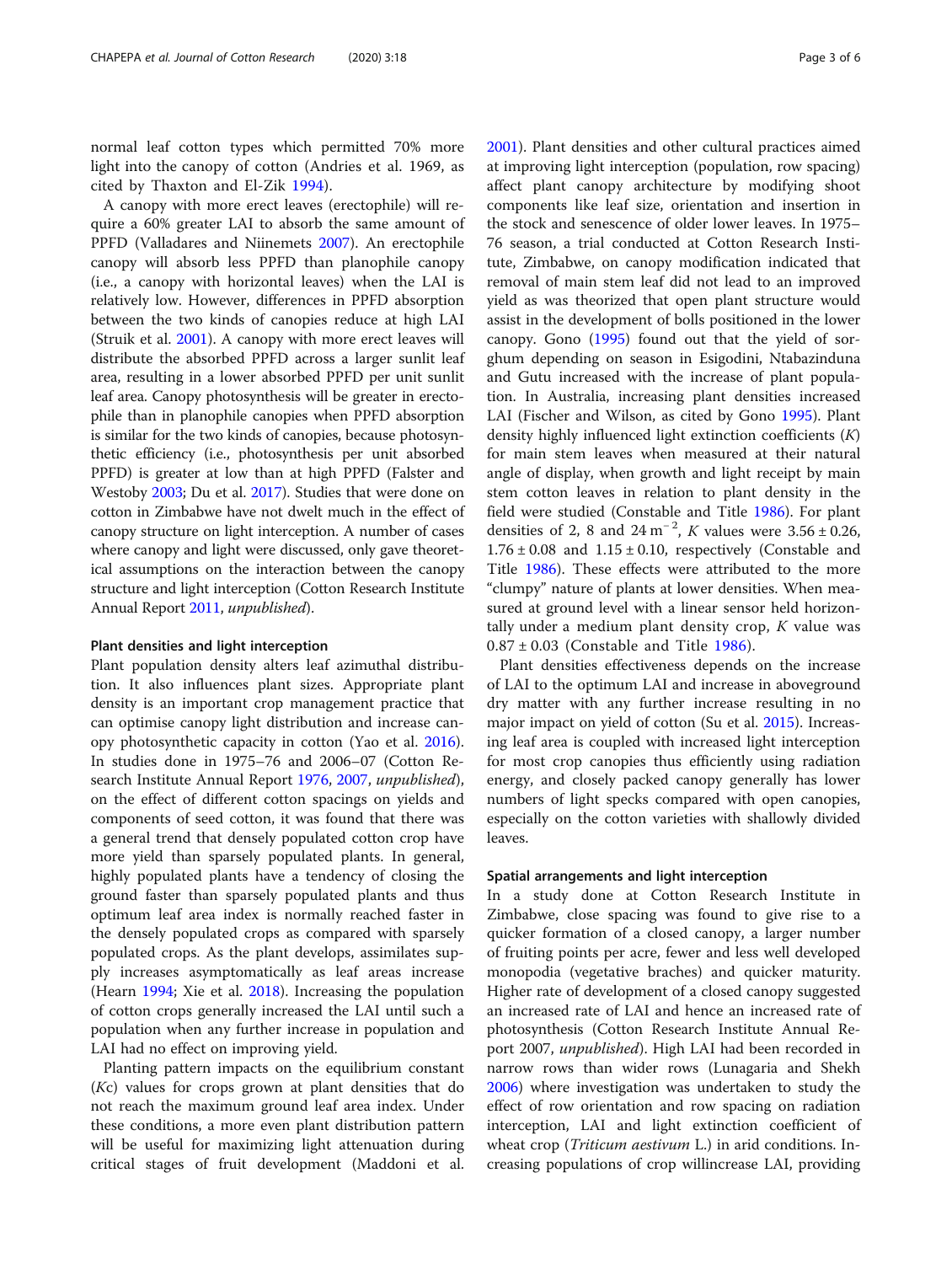maximum economic yield up to the optimum LAI. Further increase of LAI, through population manipulation may not improve economic yields, i.e., optimum plant populations would have been reached.

Meredith ([1984](#page-5-0)) compared the influence of mutant leaf types, okra, super okra and sub okra (deeply divided leaves) shapes to normal (very shallowly divided leaves) leaf type cotton on lint yield, and then found out that the open canopy cottons of okra shaped leaf types permitted greater light penetration and air movements into the lower parts of the canopy than does normal leaf cotton. Thus, increasing the densities of the mutant okra leaf cottons would result in an increase of LAI which should in turn give rise to more yields than increasing the densities of normal leaf shaped cottons. The challenge in spatial arrangements of leaves on canopies and of cotton plants on the ground is to balance for effectively intercepting light, and yet, also, opening the canopy allows greater gaseous exchange and lower humidity below the canopy. Employment of mutant leaf types that allows more light to reach each leaf within the canopy (Constable [1994](#page-4-0)) could be more ideal in cotton production. According to Andres et al. [\(2016](#page-4-0)), an ideal cotton cultivar would produce normal leaves up until the point canopy closure is obtained and then switch over to an open canopy of okra or super okra. This was shown to have benefits of full lower boll maturation and increase in size. Guinn (1974) in Constable ([1994\)](#page-4-0) indicated that levels of PAR reaching the lower part of the plant canopy in high density populations of cotton might be severely limiting photosynthesis. Developing bolls get most of the photosynthetic assimilates from the subtending leaves, bracts and leaves one node above or below them (Ashley 1972, as cited by Constable [1994\)](#page-4-0). This therefore means that more light should penetrate the canopy, so that the bolls under the canopy can be well fed.

It would be ideal for cotton breeders and agronomists to breed cotton varieties with canopies allowing more light to reach further into deeper layers of the plant canopy, and allowing rapid early season development of LAI to effectively reduce the amount of solar radiation that reaches the soil (Constable [1994](#page-4-0); Andres [2016\)](#page-4-0).

## Offers done to improve the leaf area index of crops to optimum levels in Zimbabwe and other countries

All agronomic practices (including spacing and population densities) result in crop canopy modification and changes of leaf area index. The use of balanced nutrients, moisture and growth regulators like Gibberellins to improve growth is important to improve leaf area index of crops. Opportunities for improving photosynthesis performance of crops also exist (Chrispeels and Sadava [2003](#page-4-0)) through increasing the photosynthetically available light spectrum and implementing C4 photosynthesis to C3 plants (Éva et al. [2018\)](#page-4-0). The distribution of light among leaves can be altered. With the sun overhead, PAR intercepted per unit leaf by horizontal leaf canopy on the top of the canopy is  $900$  J·m<sup>-2</sup>·s<sup>-1</sup>, i.e., three times the amount required to saturate photosynthesis (Lieffers et al. [1999](#page-5-0)). In this scenario, two-thirds of the light intercepted is wasted. The best scenario would be a situation where less light is intercepted at the top of the canopy giving room for more light to penetrate the canopy to reach lower leaves. The most ideal situation will be plant ideotype with 75 degrees angle at the top and thus 300 J·m<sup>-2</sup>·s<sup>-1</sup> energy will be absorbed and then the remaining direct light of 600 KJ will penetrate the canopy for use by leaves and photosynthesizing structures under the canopy. At the middle and as we decent down the plant canopy, the leaves must be nearing horizontal as such an arrangement will spread the radiation energy more evenly between layers of leaves within the canopies (Rosati et al. [2004](#page-5-0)). In general, uppermost leaves must be more vertical and the lowermost leaves must be horizontal (Long et al. [2006\)](#page-5-0).

Modification of plant with model characteristics known to influence photosynthesis, growth and grain production was introduced by Donald in 1968 as cited by Mayo [\(1987\)](#page-5-0). Thus, breeders aimed at having a type of cotton plants with conical canopy as compared with bushy types of canopies for improved light penetration. High LAI is the key to achieve high photosynthetic rates. A LAI of eight has been found to enhance maximum total above ground yield of some crop plants. Studies with mutant okra shaped cotton plants indicated that dwarf small and erect leaves had higher economic yield than the plants with big leaves (Andres [2016](#page-4-0)). It is therefore in the interest of yield to produce cotton plants with open canopies as in okra shaped crops where more light penetrates the canopies than the normal shaped okra cottons.

Studies of various canopy manipulations on their effect on seed cotton yield indicated that total seed cotton yield tended to be improved by light penetration and ventilation into the lower levels of the canopy (Rabey [1978](#page-5-0); Kaggwa-Asiimwe et al. [2013;](#page-5-0) Zhi et al. [2014](#page-5-0)). Studies on the use of crop growth regulators like PGR-IV and Mepiquat chloride were conducted to find their effect on productivity of cotton which has perennial growth habit that causes difficulties in maintaining control of vegetative growth, especially under high nitrogen fertility and irrigation regimes (Bourland and Watson Jr. [1990](#page-4-0)). Mepiquat chloride was found to increase gross canopy photosynthesis and promote development of thicker leaves with reduced leaf surface area. The use of growth regulators in cotton has been found to reduce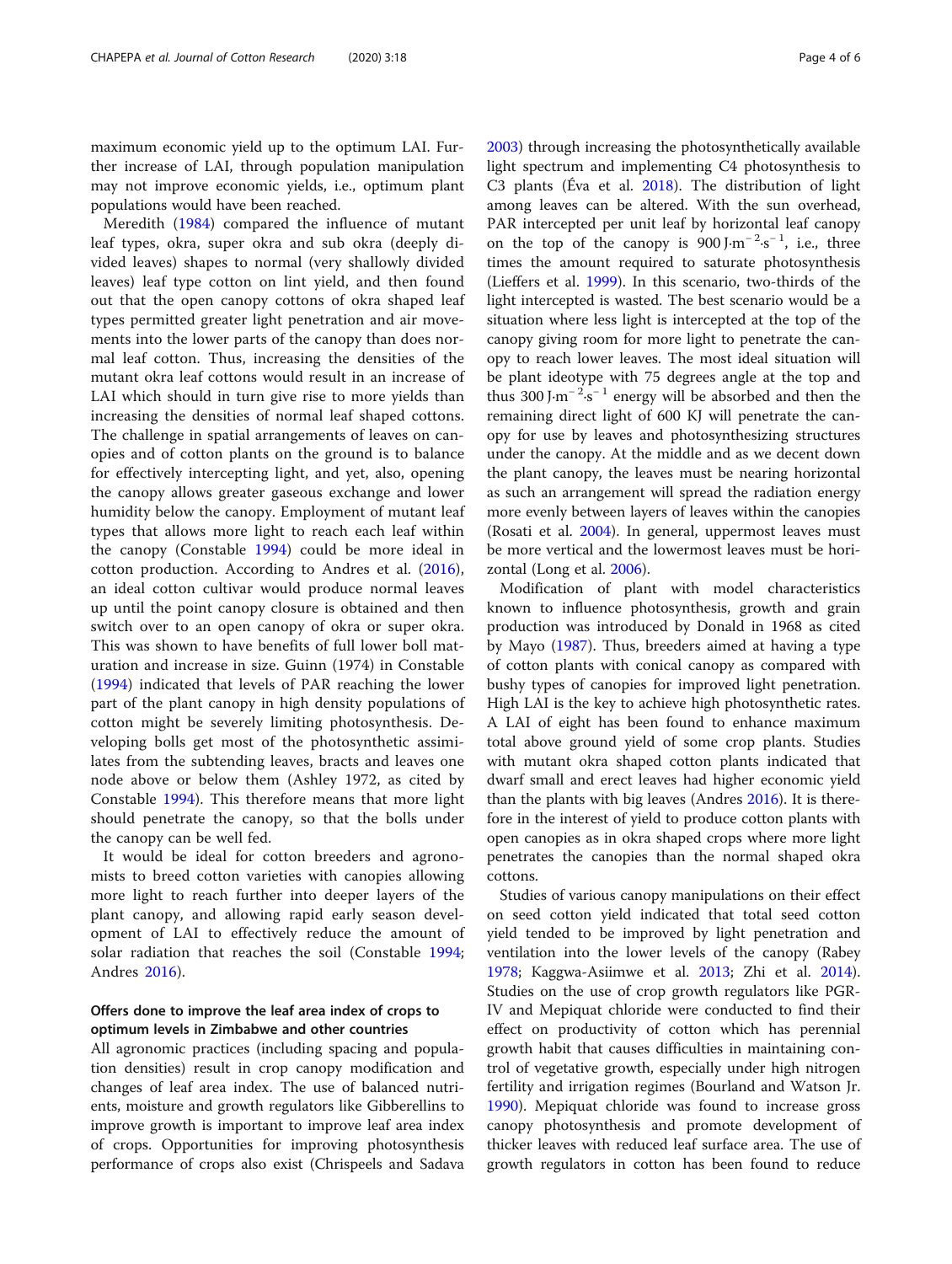<span id="page-4-0"></span>height and leaf area index to desirable levels. Thus, instead of development of high leaf area, more assimilates were channelled towards reproductive structures than vegetative growth structures. Breeders must aim to improve the light interception within a cotton crop canopy by altering the leaf morphology. This has given rise to high plant populations in cotton production in China, which have been found to enhance economic yields in drier regions of this country.

Mutant super okra, okra and semi- or sub-okra leaf types differed in their light interception capacities within canopies. New varieties of cotton in Zimbabwe, namely CRI MS 1, CRI MS 2 and an earlier variety, LS 9219, have also been bred with such characteristics where upper leaves tend to be erectophile than planophile structure. These have evenly spaced leaves and an open canopy that allows more light penetration and air circulation (Anonymous 1 n.d.).

### Conclusion

Plant density and spatial arrangements affect the efficiency of light interception by cotton crop canopies. Leaf shape affects the amount of light intercepted in cotton with mutant deeply divided okra shaped leaves having higher light interception in canopies than shallowly divided normal leaves. When maximum ground LAI reached, light attenuation do not vary across different row spacings in crop production. Planting cotton in rows results in the crop subtending its vegetative branches more into the inter-row spaces than the in-row spaces. More light is intercepted in higher plant densities. This has a tremendous effect on seed cotton yield and is the approach that needs to be adopted in all cotton production systems.

#### Acknowledgments

Not applicable.

#### Authors' contributions

Chapepa B developed the main manuscript with Mudada N providing the insight of research on cotton densities and cotton breeding strategies to improve light interception. Mapuranga R provided information on canopy architecture and light interception. The author(s) read and approved the final manuscript.

#### Author's information

Nil

#### Funding

Source of funding for compiling this review paper is the Department of Research and Specialist Services through the Cotton Research Institute, Zimbabwe.

#### Availability of data and materials

Not applicable.

Ethics approval and consent to participate Not applicable.

#### Consent for publication

Not applicable.

#### Competing interests

The authors declare that they have no competing interests.

#### Author details

<sup>1</sup>Department of Research and Specialist Services, Cotton Research Institute, P. Bag 765, Kadoma, Zimbabwe. <sup>2</sup>Department of Research and Specialist Services, Plant Quarantine Services Institute, Mazowe, Zimbabwe. <sup>3</sup>Epoch Mine Campus, Gwanda State University, P. O. Box 30, Filabusi, Zimbabwe.

#### Received: 26 February 2020 Accepted: 22 June 2020 Published online: 27 July 2020

#### References

- Andres RJ, Bowman DT, Jones DC, Kuraparthy V. Major leaf shapes of cotton: genetics and agronomic effects in crop production. J Cotton Sci. 2016;20(4): 330–40.
- Anonymous 1. Cotton seed distributors limited, NPO box 117, Wee Waa Australia. n.d.
- Bai Z, Mao S, Han Y, et al. Study on light interception and biomass production of different cotton cultivars. PLoS One. 2016;11(5):e0156335. [https://doi.org/10.](https://doi.org/10.1371/journal.pone.0156335) [1371/journal.pone.0156335](https://doi.org/10.1371/journal.pone.0156335) .
- Barthélémy D, Caraglio Y. Plant architecture: a dynamic, multilevel and comprehensive approach to plant form, structure and ontogeny. Ann Bot. 2007;99:375–407. <https://doi.org/10.1093/aob/mcl260> .
- Bourland FM, Watson CE Jr. COTMAP, a technique for evaluating structures and yield of cotton plants. Crop Sci. 1990;30:224–6. [https://doi.org/10.2135/](https://doi.org/10.2135/cropsci1990.0011183X003000010048x) [cropsci1990.0011183X003000010048x](https://doi.org/10.2135/cropsci1990.0011183X003000010048x).
- Campillo C, Fortes R, del Henar Prieto M. Solar radiation effect on crop production solar radiation. In: Babatunde EB, editor. Solar radiation. In Tech (Open Access); 2012. <https://doi.org/10.5772/34796> .
- Chrispeels MJ, Sadava DE. Plants genes and crop biotechnology. 2nd ed. Boston: Jones and Bartlett Publishers, in partnership with the American Society of Plant Biologists and the ASPB Education Foundation; 2003.
- Constable GA. Predicting yield responses of cotton to growth regulators. In: Constable GA, Forrester NW, editors. Challenging the futures: proceedings of the world cotton research conference 1. Clayton: CSIRO Publishing; 1994. p. 3–5.
- Constable GA. Growth and light receipt by main stem cotton leaves in relation to plant density in the field. Agric For Meteorol. 1986;37(4):272–92. [https://](https://doi.org/10.1016/0168-1923(86)90066-3) [doi.org/10.1016/0168-1923\(86\)90066-3.](https://doi.org/10.1016/0168-1923(86)90066-3)
- Cotton Research Institute. Cotton Research Institute Annual Report. Department of Research and Specialist Services, P. Bag 765, Kadoma, Zimbabwe. 2011.
- Cotton Research Insitiute. Cotton Research Insitiute Annual Report. Department of Research and Specialist Services, P. Bag 765, Kadoma, Zimbabwe. 1976.
- Cotton Research Insitiute. Cotton Resaerch Insitute Annul Report. Department of Research and Specialist Services, P. Bag 765, Kadoma, Zimbabwe. 2007.
- Dauzat J, Clouvel P, Luquet D, Martin P. Using virtual plants to analyse the lightforaging efficiency of a low-density cotton crop. Ann Bot. 2008;101(8):1153– 66. <https://doi.org/10.1093/aob/mcm316>.
- Du S, Liu L, Liu X, Hu J. Response of canopy solar-induced chlorophyll fluorescence to the absorbed photosynthetically active radiation absorbed by chlorophyll. Remote Sens. 2017;9(9):911. [https://doi.org/10.3390/](https://doi.org/10.3390/rs9090911) [rs9090911](https://doi.org/10.3390/rs9090911).
- Éva C, Oszvald M, Tamás L. Current and possible approaches for improving photosynthetic efficiency. Plant Sci. 2019;280:433–40. [https://doi.org/10.](https://doi.org/10.1016/j.plantsci.2018.11.010) [1016/j.plantsci.2018.11.010](https://doi.org/10.1016/j.plantsci.2018.11.010) .
- Falster DS, Westoby M. Leaf size and angle vary widely across species: what consequences for light interception? New Phytol. 2003;158:509–25. [https://doi.org/10.1046/j.1469-8137.2003.00765.x.](https://doi.org/10.1046/j.1469-8137.2003.00765.x)
- Gonias ED, Oosterhuis DM, Bibi AC. Light interception and radiation use efficiency of okra and normal leaf cotton isolines. Environ Exp Bot. 2011;72(2): 217–22. <https://doi.org/10.1016/j.envexpbot.2011.03.008> .
- Gono TL. A relook at the current fertilizer and plant population recommendations for grain sorghum in the communal areas of Zimbabwe. In: Twomlow S, Ellis-Jones J, Hagmann J, Loos H, editors. Soil and water conservation for smallholders farmers in semi-arid Zimbabwe, transfers between research and extension, Proceedings of a technical workshop, 3–7 April 1995. Masvingo: Belmont Press; 1995.